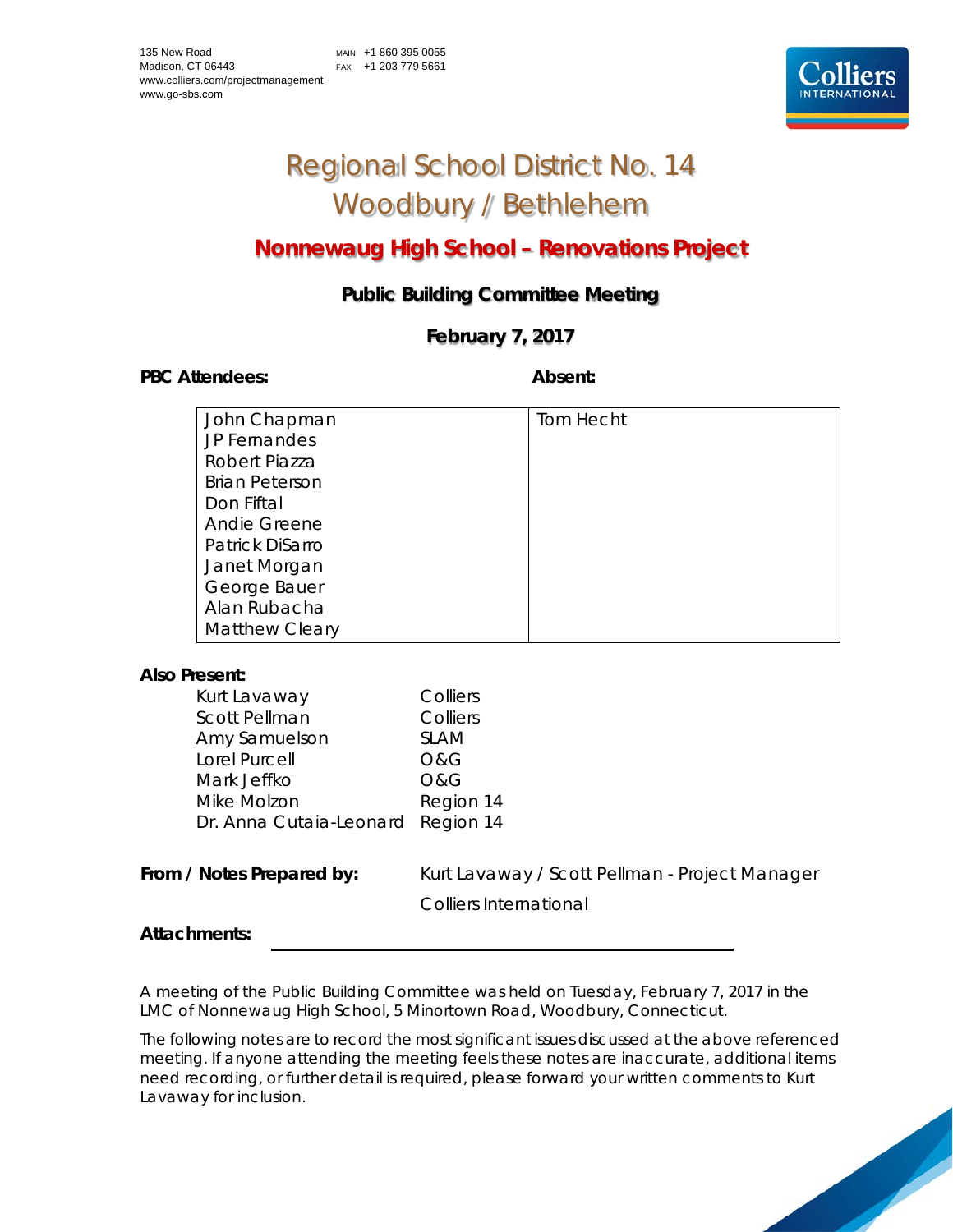

1. Call to Order - John Chapman called the meeting to order at 6:32 PM.

John Chapman summarized the recent discussions with the State of Ct in regards to the Central Offices being listed on this year's Grant Application priority list. The Central Office renovations had to be separated from the main building renovation package to meet State requirements. Central Office projects qualify for ½ of the standard reimbursement rate for eligible construction. The 63.2-million-dollar budget is approved. The State will take action on the Central Office project during the June/July legislative session.

- 2. OPM presentation Kurt Lavaway reported on the following:
	- The architect will update the project progress and future permitting schedule.
	- O&G will present the preliminary phasing schedule. O&G has been working with SLAM, Colliers and the administrators systematically reviewing the building area by area to define swing space and phasing.
	- The team met with a State DEEP representative to review the abatement process and approach which was well received. The final abatement approach will need to be submitted and approved prior to the commencement of the work.
	- Community outreach the website is live it's in the trending box the team is working with Maria and the district to create a face book page. – the website should include frequently asked questions. The budget has also been updated on the website to reflect the current scope and project costs.
	- An updated budget was distributed to the committee it has been simplified to show the two separate project budgets (school and central office) that equally the overall 63,200,000 budget.
	- A separate document was provided to the committee that included the approved scope items currently included in the budget – pending approval the document will be posted to the web site.
	- The Ed specs have been approved by the BOE, there was an article in the paper that discussed the projects status.
	- The footing investigation was accomplished at the existing gymnasium egress vestibule to review the existing foundation conditions and depth. The additional information was needed to support the design for the new locker room egress. Mike Molzon coordinated the back hoe for the investigation.
	- The design team met with the building officials and reviewed SLAM's code interpretations and direction for the project. At this point the Towns building official believes that he will have the capacity to provide the State required code review. Colliers will provide a copy of a typical review to demonstrate the States requirements and format. If the code official is not comfortable with the process Colliers will solicit proposals for the required code review.
	- The food service consultant determined that the existing kitchen equipment needs to be replaced. The original intent was to keep the majority of the equipment untouched however it has been determined that the equipment is at, or past its useful life. The required replacement of the kitchen equipment will be included in the next round of estimates, some of the equipment may be refurbished if practical. The State will require full replacement of the equipment if the refurbishment will not meet the 20-year usable life requirement.
	- Amy from SLAM will address the need for a Theater Consultant during her update.
	- The Phasing meetings will continue with the design team, O&G Colliers and the administrators,
	- Design review meetings with user groups and the administration will continue along with high performance building and security meetings.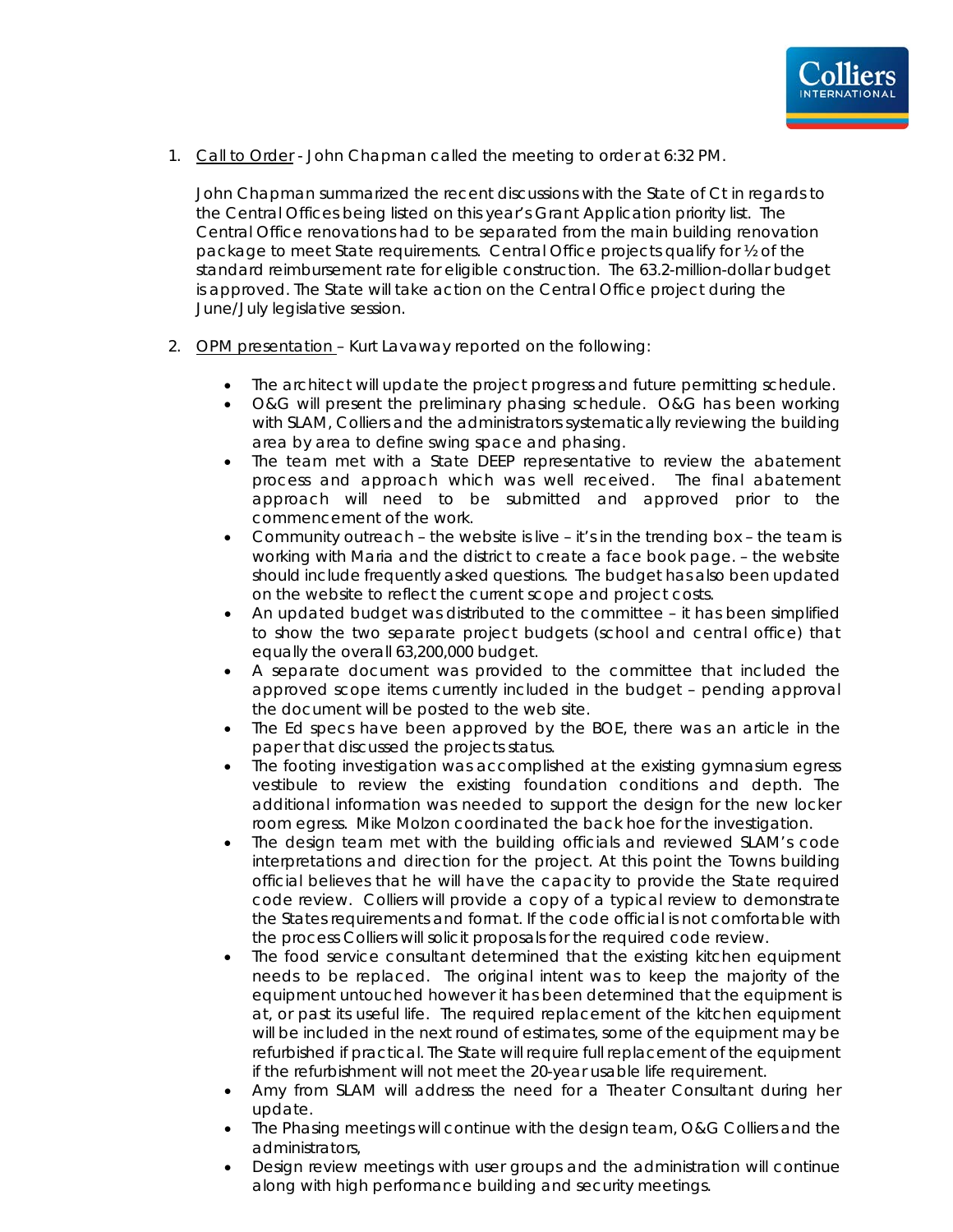

- Permitting coordination and submissions will be ongoing.
- The DD estimate will commence at the end of this month. The Plan Completion Review (PCR) for early package is being scheduled along with the Design Development Review (DDR) meeting for the main building project.

Committee Comment – The design team should review the athletic field renovations and new work to see if the filed renovations can happen during a single season to reduce recovery time of the fields.

- 3. SLAM update Amy Samuelson
	- SLAM has been working on regulatory approvals and has met with the assistant Town Planner to get on the March 13th wetlands meeting agenda with a hearing scheduled for April 10th, zoning will submit on April 6th with the meeting on April 11<sup>th</sup>, Zoning hearing May 9<sup>th</sup> or June 13<sup>th</sup>. There are flood plain issues on the lower level fields. The team needs to explore the proposed toilets that potentially could be located in the 100-year flood plain. – the new building would need to be located at or above the track elevation.
	- The updated site circulation plan was presented in response to comments from the last meeting including passage from the senior parking lot to the adjacent lot. Angled parking has been added at the rear of the school along the loop road. A modified bus drop off lane with security gates has been added at the center island. (gates were not included in the schematic design, power or automatic operated gates are not anticipated).

Question What is the need for bike racks? - Response, they will help the project meet sustainable design requirement, the school also has a program for off road cycling.

Question – Can emergency vehicles have a direct path to the field without having to travel one way around the building? – Response, the ambulance access will go against traffic to access the fields directly as it does now.

- The bus bypass lane for sports team drop off has been relocated to the rear of the building due to utility conflicts. It accommodates up to three buses.
- The sports field layout was reviewed, the concept plan needs to be reviewed with the PE staff. Dugouts design needs to be reviewed with the PE staff.
- The auditorium has been reviewed at length with the staff, there was a request to see if the design could accommodate additional seats – there is a way to keep the music tech lab but reduce the storage to add approximately 50 additional seats. Props and costume storage would suffer, there is sufficient storage area within the band room for music instruments. The current seating design is 450 which is 50 seats greater than allowable of 400 (50% of the 800 person student body) to maximize reimbursement. Additional seats would not qualify for reimbursement. Conceptual interior images of the auditorium were reviewed that included handicapped ramps, ceiling clouds and wall panels.

Committee Suggestion – explore adding an aisle along wall and determine how many seats would be lost.

Committee Suggestion – Have the images posted to the web site.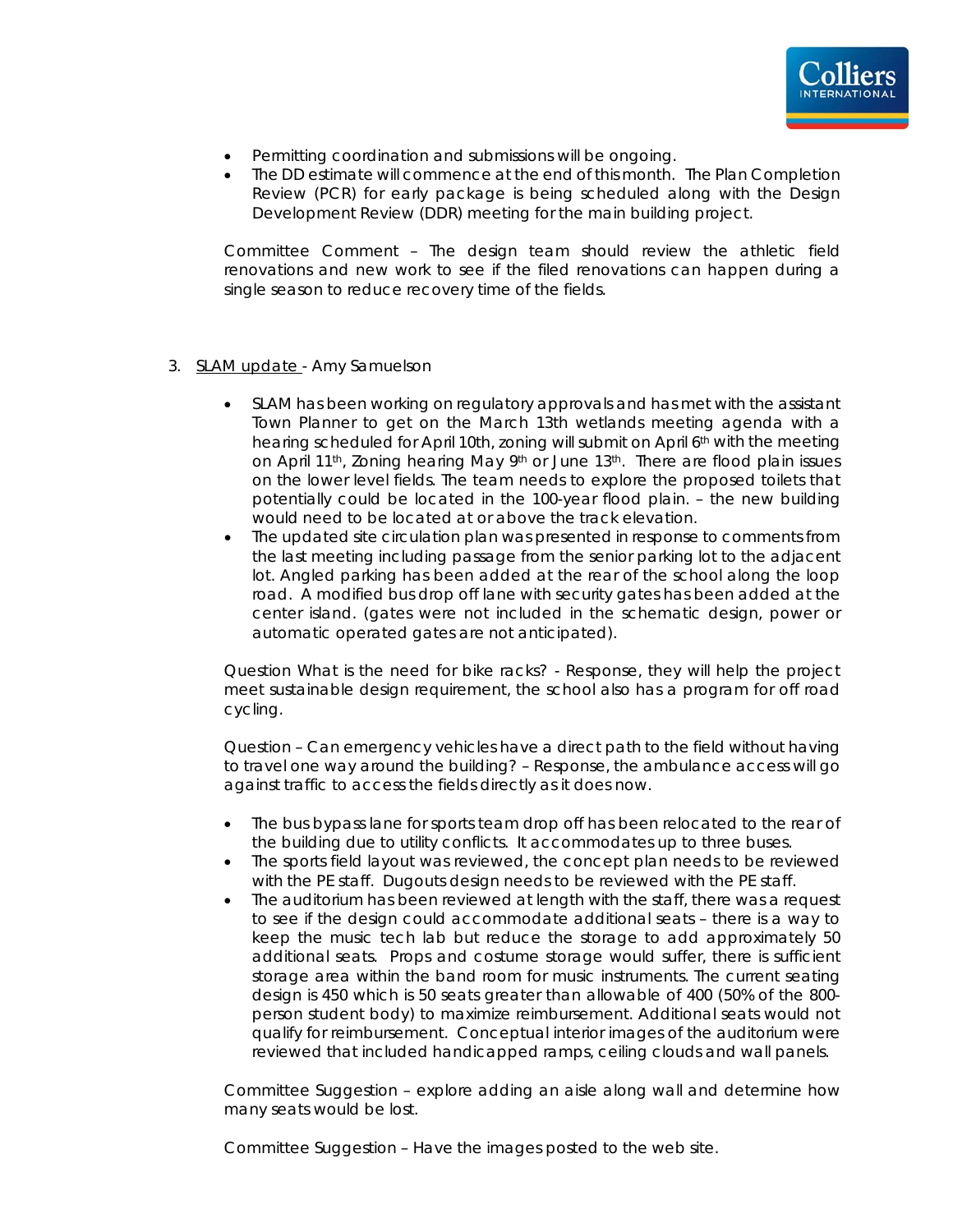

- The media center layout was reviewed, the circulation desk position will be centered in the space around the existing column, there will be a new maker space, study rooms and a counter space for food / coffee during staff meetings. There have been two separate meetings with the media specialist to refine the design.
- The gym layout including bleachers has been flipped to better accommodate student and fan movement during games, three options for seating configuration were presented, the largest capacity can be achieved if the door to the gym storage room is located off of the gym entrance corridor.
- The new VoAg connection enclosure was presented, the connector needs to be 50% open to meet code, the design team is looking at different metal panel options. The doors would always be locked from the outside with egress from the corridor side only. There was a concern that people might be able to climb over the top.
- An image of the renovated cafeteria was presented, the ceiling plain will be raised above the current elevation as an open grid. The ductwork will be exposed and located below the ceiling grid at approx. 8'-0" above the floor, elements will surround the columns that will hide the mechanical units. Lights will float above the open grid.

### 4. O&G update on Construction Phasing Approach and Schedule – Lorel Purcell

• The phasing process started in the beginning of December and is based on the schematic design documents. The first task was to figure out how many classrooms could be captured as swing space to support construction. The school still needs to function through each construction phase and the process should be efficient for contractor access. All of the required program spaces have been accommodated throughout the phased construction, the discussions are now centered on egress and MEP phasing. The project will re-use the existing boiler room and electrical room. The phasing plans take over selected portions of the building vertically. Temporary classrooms will occupy the current admin area once it relocates to the current central office. The 4 mechanical penthouses service multiple areas of the existing building, temporary mechanical units will need to be installed to service rooms throughout the multiple phases to maintain heat and ventilation. MEP isolation is challenging in the main academic building due to abatement. Corridors will be split in half with drywall partitions to separate work areas from the student circulation. Designated access points will be created to access work area for each phase. All egress plans will be vetted with Janet Morgan. Temporary lockers need to be coordinated for each phase. The initial MEP phasing meeting is scheduled for tomorrow and site logistics meetings will begin in the next few weeks to address phasing of the exterior work.

### 5. Other Business

• Add service for the theater consultant – Amy Samuelson stated that it is standard practice to hire a consultant who develops rigging for the stage area. This scope was excluded on the architect's contract. The added cost is \$9,500. A formal ASA will be provided by the design team which also addresses scope clarifications requested by Colliers.